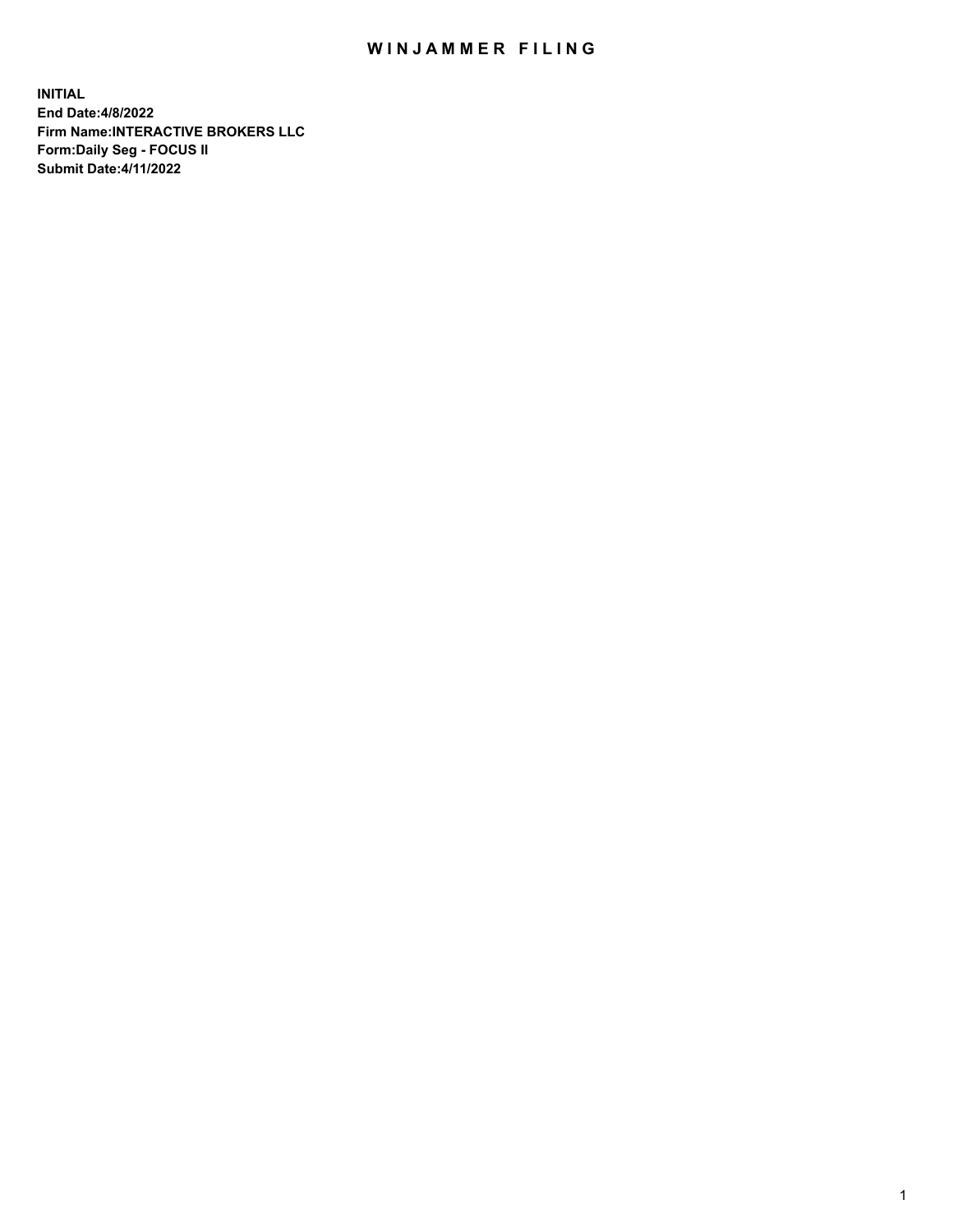**INITIAL End Date:4/8/2022 Firm Name:INTERACTIVE BROKERS LLC Form:Daily Seg - FOCUS II Submit Date:4/11/2022 Daily Segregation - Cover Page**

| Name of Company                                                                                                                                                                                                                                                                                                                | <b>INTERACTIVE BROKERS LLC</b>                                                                 |
|--------------------------------------------------------------------------------------------------------------------------------------------------------------------------------------------------------------------------------------------------------------------------------------------------------------------------------|------------------------------------------------------------------------------------------------|
| <b>Contact Name</b>                                                                                                                                                                                                                                                                                                            | <b>James Menicucci</b>                                                                         |
| <b>Contact Phone Number</b>                                                                                                                                                                                                                                                                                                    | 203-618-8085                                                                                   |
| <b>Contact Email Address</b>                                                                                                                                                                                                                                                                                                   | jmenicucci@interactivebrokers.c<br>om                                                          |
| FCM's Customer Segregated Funds Residual Interest Target (choose one):<br>a. Minimum dollar amount: ; or<br>b. Minimum percentage of customer segregated funds required:% ; or<br>c. Dollar amount range between: and; or<br>d. Percentage range of customer segregated funds required between:% and%.                         | $\overline{\mathbf{0}}$<br>$\overline{\mathbf{0}}$<br>155,000,000 245,000,000<br>00            |
| FCM's Customer Secured Amount Funds Residual Interest Target (choose one):<br>a. Minimum dollar amount: ; or<br>b. Minimum percentage of customer secured funds required:%; or<br>c. Dollar amount range between: and; or<br>d. Percentage range of customer secured funds required between:% and%.                            | $\overline{\mathbf{0}}$<br>$\overline{\mathbf{0}}$<br>80,000,000 120,000,000<br>0 <sub>0</sub> |
| FCM's Cleared Swaps Customer Collateral Residual Interest Target (choose one):<br>a. Minimum dollar amount: ; or<br>b. Minimum percentage of cleared swaps customer collateral required:% ; or<br>c. Dollar amount range between: and; or<br>d. Percentage range of cleared swaps customer collateral required between:% and%. | $\overline{\mathbf{0}}$<br><u>0</u><br>0 <sub>0</sub><br>00                                    |

Attach supporting documents CH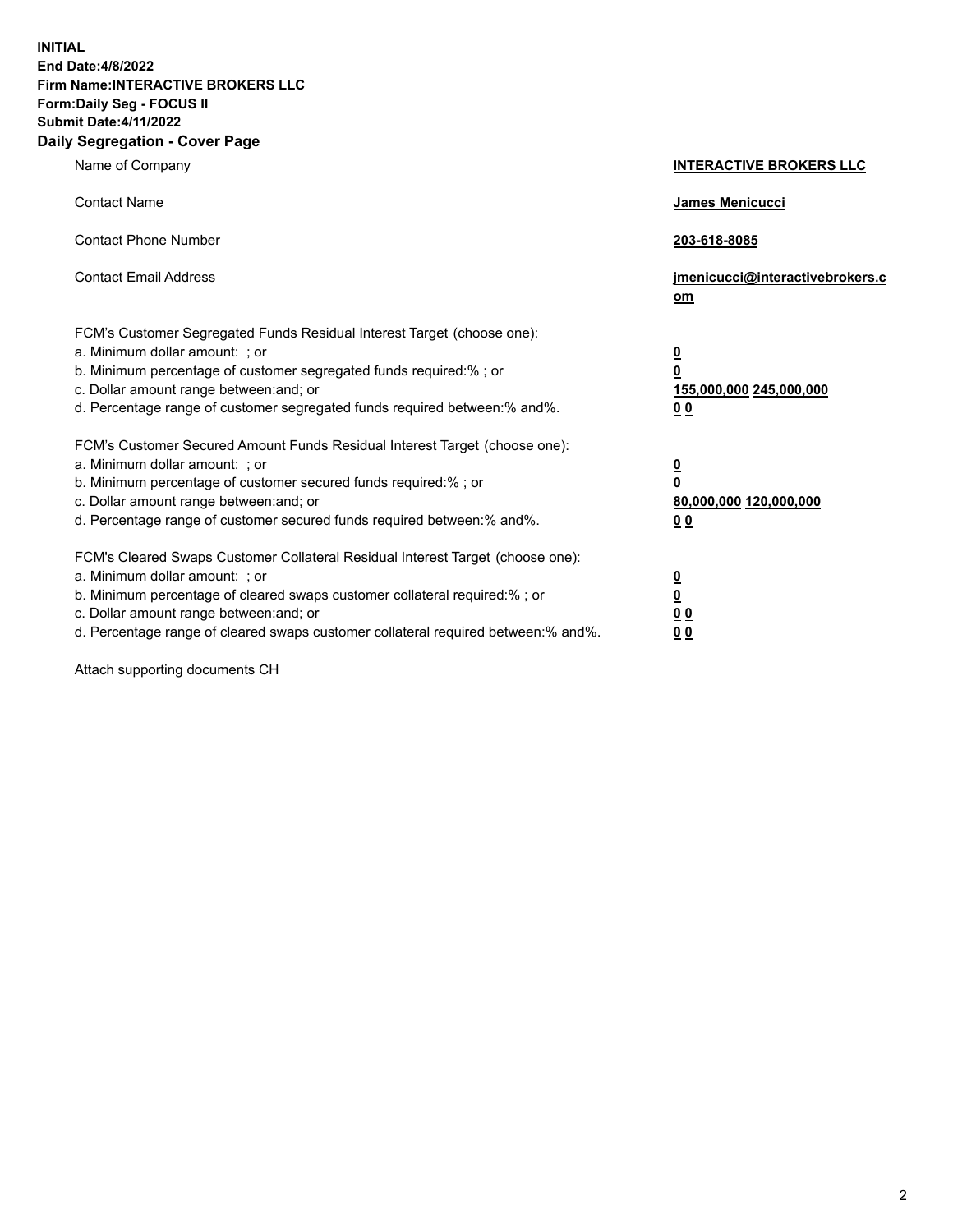## **INITIAL End Date:4/8/2022 Firm Name:INTERACTIVE BROKERS LLC Form:Daily Seg - FOCUS II Submit Date:4/11/2022 Daily Segregation - Secured Amounts**

|     | Dany Segregation - Secured Amounts                                                          |                                  |
|-----|---------------------------------------------------------------------------------------------|----------------------------------|
|     | Foreign Futures and Foreign Options Secured Amounts                                         |                                  |
|     | Amount required to be set aside pursuant to law, rule or regulation of a foreign            | $0$ [7305]                       |
|     | government or a rule of a self-regulatory organization authorized thereunder                |                                  |
| 1.  | Net ledger balance - Foreign Futures and Foreign Option Trading - All Customers             |                                  |
|     | A. Cash                                                                                     | 522,430,251 [7315]               |
|     | B. Securities (at market)                                                                   | $0$ [7317]                       |
| 2.  | Net unrealized profit (loss) in open futures contracts traded on a foreign board of trade   | 39,557,238 [7325]                |
| 3.  | Exchange traded options                                                                     |                                  |
|     | a. Market value of open option contracts purchased on a foreign board of trade              | 102,063 [7335]                   |
|     | b. Market value of open contracts granted (sold) on a foreign board of trade                | $-5,962$ [7337]                  |
| 4.  | Net equity (deficit) (add lines 1. 2. and 3.)                                               | 562,083,590 [7345]               |
| 5.  | Account liquidating to a deficit and account with a debit balances - gross amount           | 4,054 [7351]                     |
|     | Less: amount offset by customer owned securities                                            | 0 [7352] 4,054 [7354]            |
| 6.  | Amount required to be set aside as the secured amount - Net Liquidating Equity              | 562,087,644 [7355]               |
|     | Method (add lines 4 and 5)                                                                  |                                  |
| 7.  | Greater of amount required to be set aside pursuant to foreign jurisdiction (above) or line | 562,087,644 [7360]               |
|     | 6.                                                                                          |                                  |
|     | FUNDS DEPOSITED IN SEPARATE REGULATION 30.7 ACCOUNTS                                        |                                  |
| 1.  | Cash in banks                                                                               |                                  |
|     | A. Banks located in the United States                                                       | 56,882,090 [7500]                |
|     | B. Other banks qualified under Regulation 30.7                                              | 0 [7520] 56,882,090 [7530]       |
| 2.  | <b>Securities</b>                                                                           |                                  |
|     | A. In safekeeping with banks located in the United States                                   | 509,624,080 [7540]               |
|     | B. In safekeeping with other banks qualified under Regulation 30.7                          | 0 [7560] 509,624,080 [7570]      |
| 3.  | Equities with registered futures commission merchants                                       |                                  |
|     | A. Cash                                                                                     | $0$ [7580]                       |
|     | <b>B.</b> Securities                                                                        | $0$ [7590]                       |
|     | C. Unrealized gain (loss) on open futures contracts                                         | $0$ [7600]                       |
|     | D. Value of long option contracts                                                           | $0$ [7610]                       |
| 4.  | E. Value of short option contracts                                                          | 0 [7615] 0 [7620]                |
|     | Amounts held by clearing organizations of foreign boards of trade<br>A. Cash                | $0$ [7640]                       |
|     | <b>B.</b> Securities                                                                        | $0$ [7650]                       |
|     | C. Amount due to (from) clearing organization - daily variation                             | $0$ [7660]                       |
|     | D. Value of long option contracts                                                           | $0$ [7670]                       |
|     | E. Value of short option contracts                                                          | 0 [7675] 0 [7680]                |
| 5.  | Amounts held by members of foreign boards of trade                                          |                                  |
|     | A. Cash                                                                                     | 113,975,699 [7700]               |
|     | <b>B.</b> Securities                                                                        | $0$ [7710]                       |
|     | C. Unrealized gain (loss) on open futures contracts                                         | 2,298,852 [7720]                 |
|     | D. Value of long option contracts                                                           | 102,063 [7730]                   |
|     | E. Value of short option contracts                                                          | -5,962 [7735] 116,370,652 [7740] |
| 6.  | Amounts with other depositories designated by a foreign board of trade                      | 0 [7760]                         |
| 7.  | Segregated funds on hand                                                                    | $0$ [7765]                       |
| 8.  | Total funds in separate section 30.7 accounts                                               | 682,876,822 [7770]               |
| 9.  | Excess (deficiency) Set Aside for Secured Amount (subtract line 7 Secured Statement         | 120,789,178 [7380]               |
|     | Page 1 from Line 8)                                                                         |                                  |
| 10. | Management Target Amount for Excess funds in separate section 30.7 accounts                 | 80,000,000 [7780]                |
| 11. | Excess (deficiency) funds in separate 30.7 accounts over (under) Management Target          | 40,789,178 [7785]                |
|     |                                                                                             |                                  |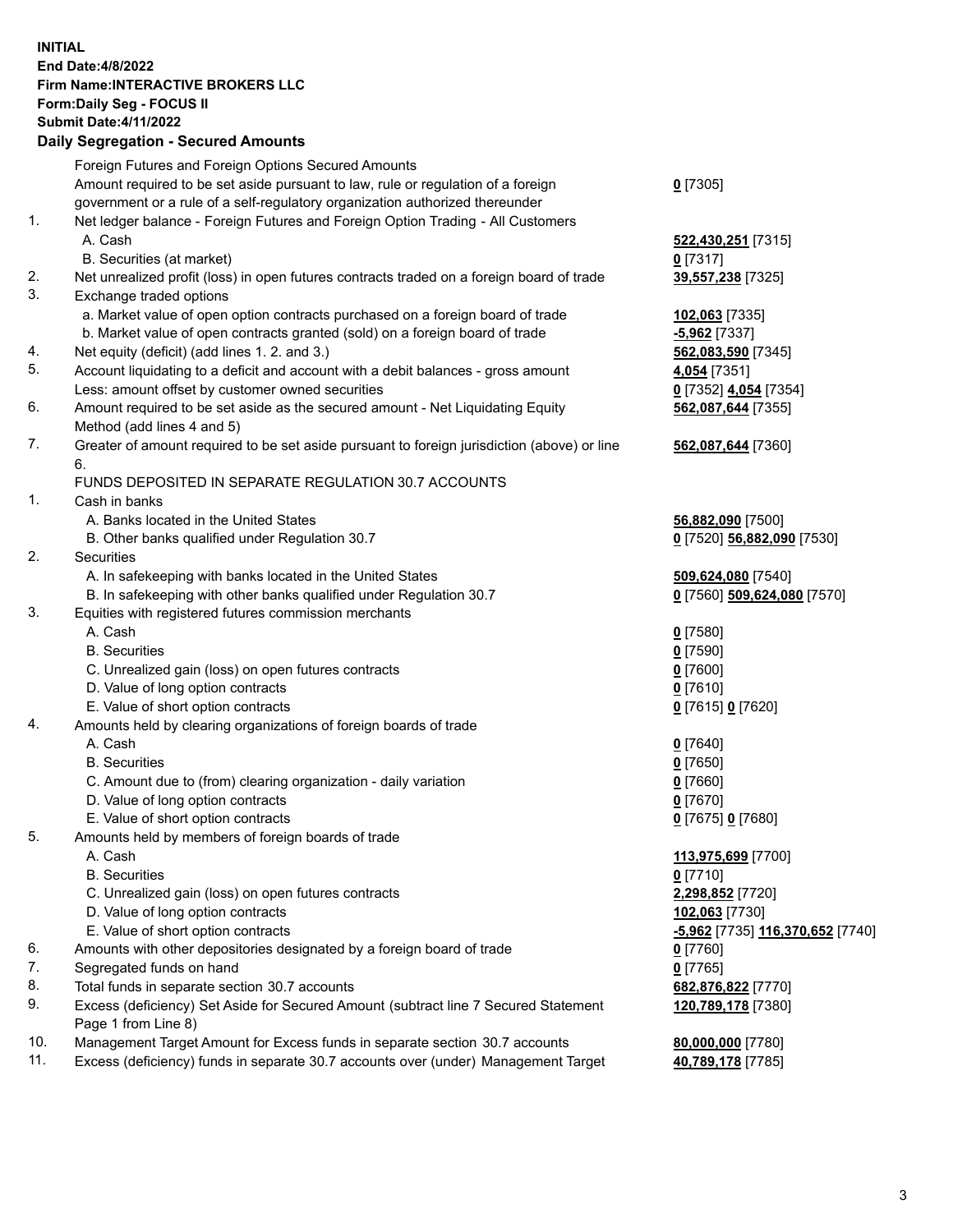**INITIAL End Date:4/8/2022 Firm Name:INTERACTIVE BROKERS LLC Form:Daily Seg - FOCUS II Submit Date:4/11/2022 Daily Segregation - Segregation Statement** SEGREGATION REQUIREMENTS(Section 4d(2) of the CEAct) 1. Net ledger balance A. Cash **8,290,450,512** [7010] B. Securities (at market) **0** [7020] 2. Net unrealized profit (loss) in open futures contracts traded on a contract market **411,158,022** [7030] 3. Exchange traded options A. Add market value of open option contracts purchased on a contract market **892,211,323** [7032] B. Deduct market value of open option contracts granted (sold) on a contract market **-748,441,861** [7033] 4. Net equity (deficit) (add lines 1, 2 and 3) **8,845,377,996** [7040] 5. Accounts liquidating to a deficit and accounts with debit balances - gross amount **1,084,971** [7045] Less: amount offset by customer securities **0** [7047] **1,084,971** [7050] 6. Amount required to be segregated (add lines 4 and 5) **8,846,462,967** [7060] FUNDS IN SEGREGATED ACCOUNTS 7. Deposited in segregated funds bank accounts A. Cash **1,128,662,226** [7070] B. Securities representing investments of customers' funds (at market) **5,229,490,780** [7080] C. Securities held for particular customers or option customers in lieu of cash (at market) **0** [7090] 8. Margins on deposit with derivatives clearing organizations of contract markets A. Cash **824,543,366** [7100] B. Securities representing investments of customers' funds (at market) **1,667,852,245** [7110] C. Securities held for particular customers or option customers in lieu of cash (at market) **0** [7120] 9. Net settlement from (to) derivatives clearing organizations of contract markets **59,964,617** [7130] 10. Exchange traded options A. Value of open long option contracts **892,211,323** [7132] B. Value of open short option contracts **-748,441,861** [7133] 11. Net equities with other FCMs A. Net liquidating equity **0** [7140] B. Securities representing investments of customers' funds (at market) **0** [7160] C. Securities held for particular customers or option customers in lieu of cash (at market) **0** [7170] 12. Segregated funds on hand **0** [7150] 13. Total amount in segregation (add lines 7 through 12) **9,054,282,696** [7180] 14. Excess (deficiency) funds in segregation (subtract line 6 from line 13) **207,819,729** [7190] 15. Management Target Amount for Excess funds in segregation **155,000,000** [7194] 16. Excess (deficiency) funds in segregation over (under) Management Target Amount **52,819,729** [7198]

Excess